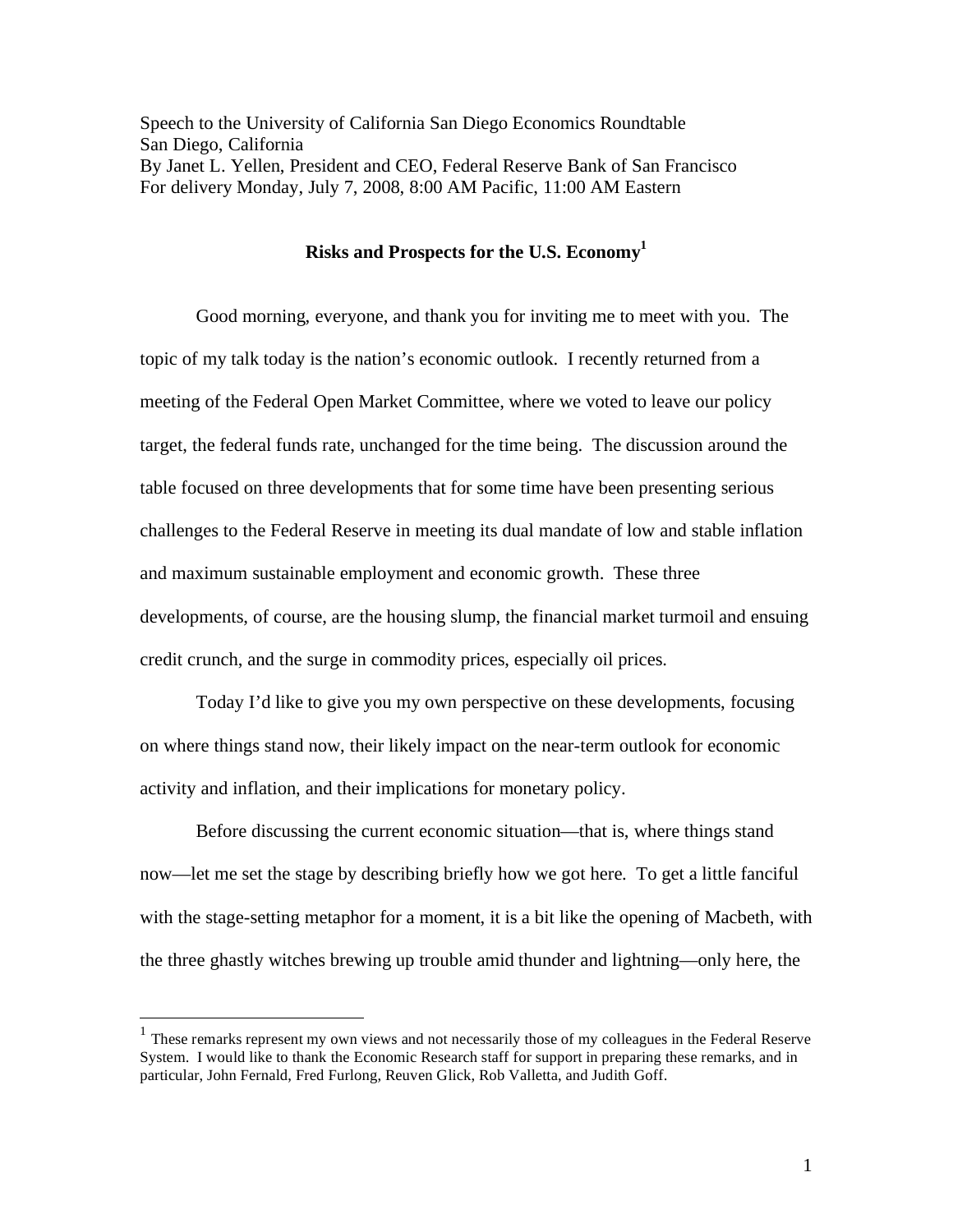three troublemakers are the housing market, the financial markets, and commodity prices. The housing market has been declining for a few years now. For example, residential investment has fallen by more than a third, in inflation-adjusted terms, since the end of 2005. And house prices have tumbled—according to the various Case-Shiller home price indices, they are down some 15 to 20 percent over the past two years. For the first couple of years, the housing downturn appears to have had remarkably few spillovers to the rest of the economy in terms of curtailed spending. However, knock-on effects to the financial sector were brewing, for as house prices continued to fall, home mortgage delinquencies started to rise. Indeed, the subprime mortgage market, which took off after 2001 and ran strong through late 2005 largely on the expectation of continued home price appreciation, is now in shambles. After posting delinquency rates in the single digits in 2005, around 20 percent of subprime mortgages are currently delinquent or in foreclosure nationwide.

Last summer, it became clear that losses on subprime and other mortgages would be far higher than markets had anticipated. This realization contributed to a broad reappraisal of credit market risks, which sparked the severe, ongoing financial market crisis and credit crunch.

Meanwhile, prices for oil and other commodities have continued a breathtaking rise. The average retail gasoline price was about \$1.10/gallon at the beginning of 2002 and is now above \$4 a gallon. Food prices also spiked in early 2007.

 Weighed down by these growing troubles, the economy slowed sharply starting in the fourth quarter of last year. Indeed, in the first quarter of this year, the growth rate of consumer spending slowed to its lowest pace since the 2001 recession, and business fixed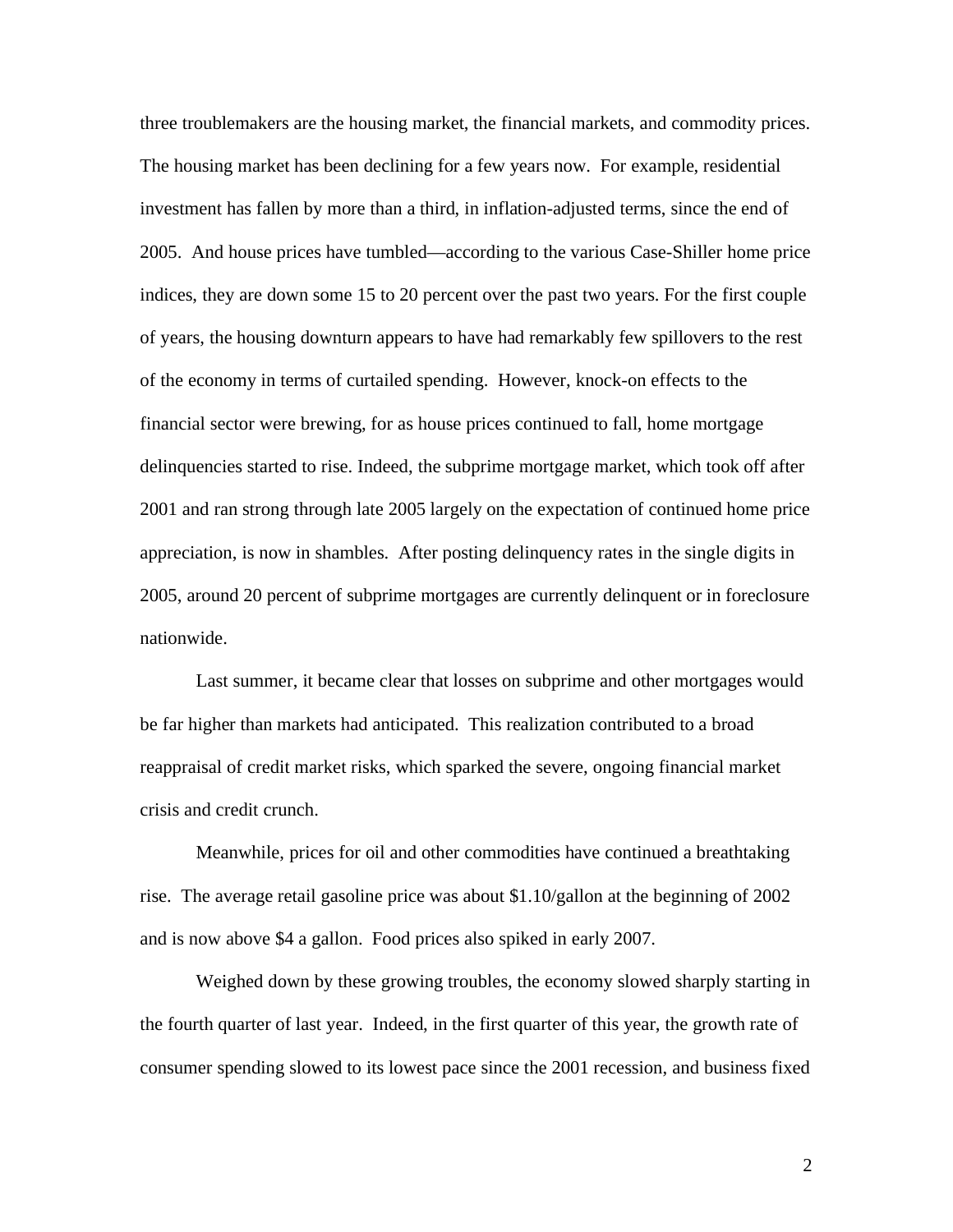investment stalled. On the consumer side, falling home and equity values have eroded household wealth. Employment has fallen steadily since late last year, reducing disposable income. In addition, surging food and gas prices mean that the income people *have* gotten doesn't go as far. So it's not surprising that consumer sentiment has soured on the economy. On the business side, the slowdown in demand, the elevated levels of uncertainty, $2$  and tight financing conditions have continued to weigh on investment.

In the face of these adverse developments, the recent strength of spending data has been somewhat reassuring. The pace of consumer spending, in particular, has been surprisingly robust of late, fueled in part by tax rebates. The spending appeared to be broad-based, with the not-so-surprising exception of motor vehicles, where sales have been very weak in recent months. On the business side, orders and shipments of nondefense capital goods excluding aircraft also look to have rebounded somewhat in recent months. In addition, export growth has been a continuing bright spot. It has been buoyed by continued strong growth abroad and by the weakening of the dollar. The strong incoming data on spending ease my concerns somewhat about the intensity of the slowdown. However, a few months of data don't make a trend, particularly because we can't be sure how large the effects of the roughly \$100 billion temporary tax rebate program have been. About \$50 billion of the rebates were sent out in May.

 Inflation has become an increasing concern. Over the past twelve months, the personal consumption expenditures—or PCE—price index rose 3.1 percent, up from 2.4 percent over the prior year. An important reason for these disappointing numbers, of

<sup>&</sup>lt;sup>2</sup> See Nick Bloom, "Will the credit crunch cause a recession?" CenterPiece, Spring 2008, pp. 20-23. http://www.stanford.edu/~nbloom/CreditCrunch.pdf.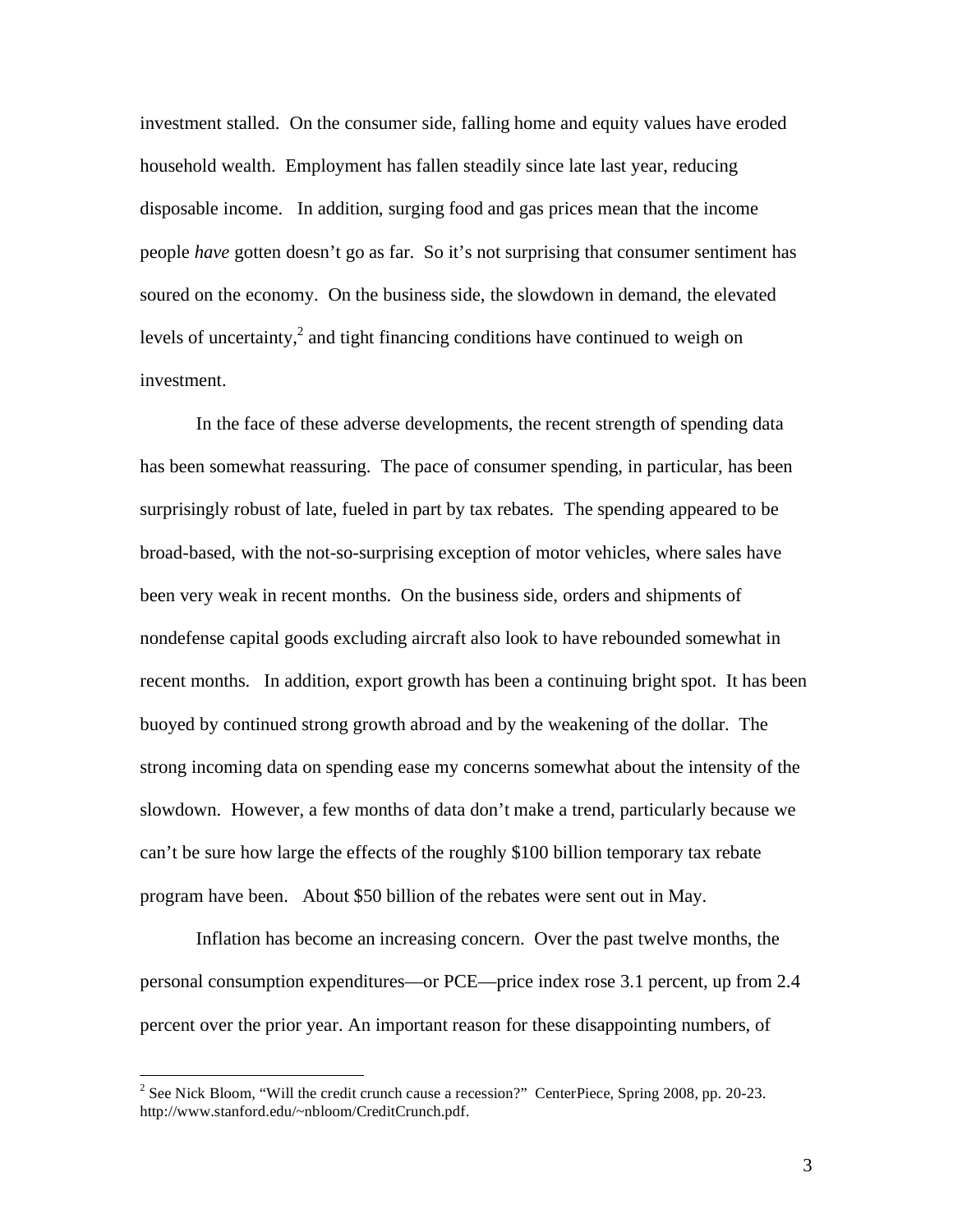course, is the rise in commodity prices. Some of those increases may have also passed through to core PCE price inflation, which excludes food and energy. This measure has averaged 2.1 percent over the past twelve months, which is slightly above the range that I consider consistent with price stability, but very close to its pace of increase over the last several years.

 Let me say a few words on how conditions in San Diego compare with the national economy. The troubles in the housing and finance sectors have perhaps been even more severe than elsewhere, with the unemployment rate in the area rising about 2 percentage points since 2006—from a rate that was well below to a rate that is somewhat above the national average. Not everyone is affected equally, of course, either here or elsewhere. For example, San Diego arguably is the nation's leading center for biotechnology research and development, and activity in this sector has continued expanding strongly. Tourism is another important element of the local economy, and this sector also has been performing well—possibly reflecting, in part, an increase in foreign tourism spurred by the lower value of the dollar. The resulting job gains at restaurants and hotels, along with the associated income gains, have helped offset losses in other sectors. This view from San Diego highlights the point that, although the macroeconomic effects of the shocks hitting the economy are felt broadly, they are not felt evenly—either in San Diego or anywhere else.

Returning to the national outlook, the key questions looking forward are: when will economic activity get back to normal? And when will inflationary pressures moderate? The answers to these questions depend, to a great extent, on how conditions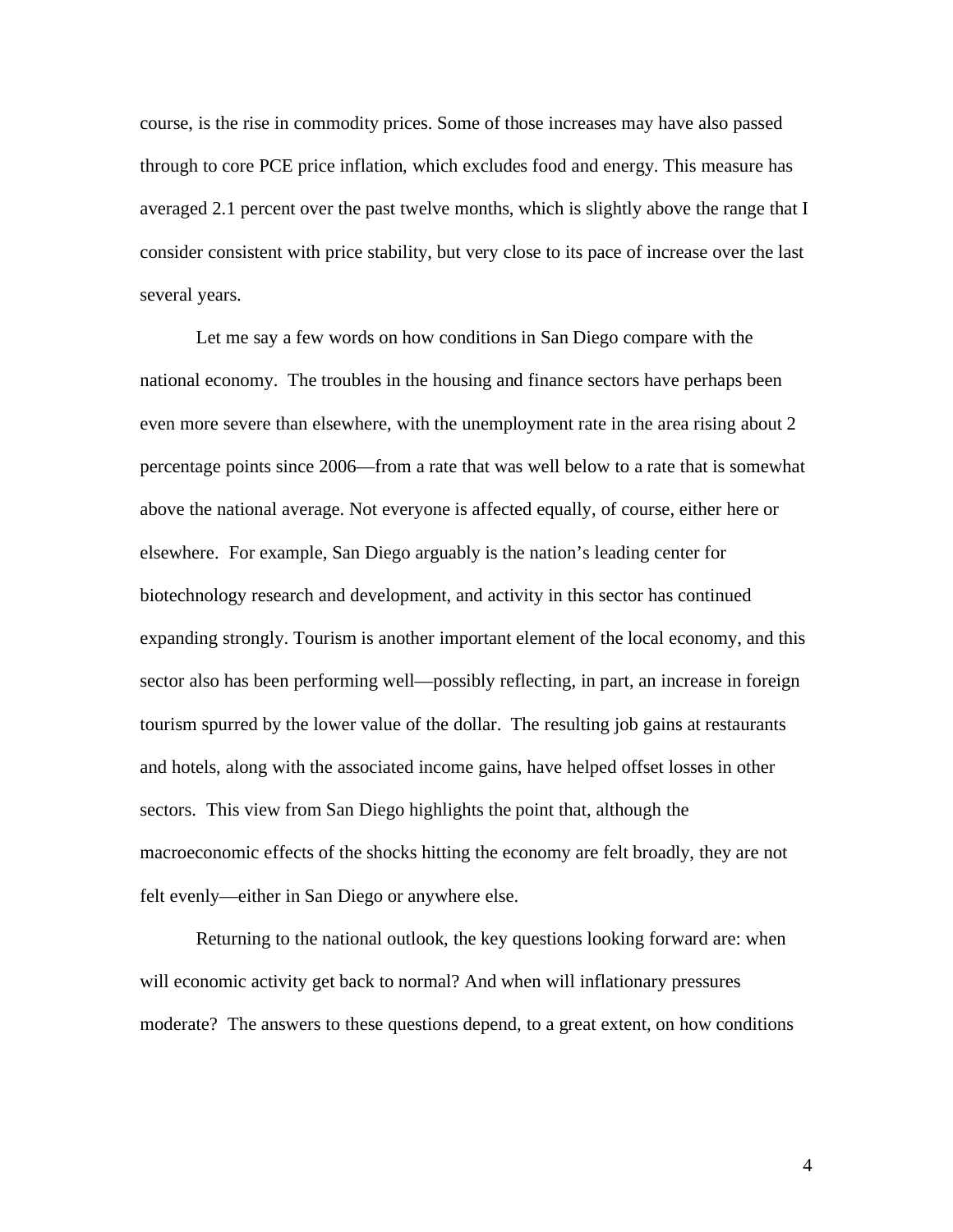in the housing, financial, and commodity markets evolve. Let me discuss each of them in turn, beginning with housing.

#### **Housing**

Changes in housing prices are inextricably linked to household wealth, which in turn affects consumer spending, as well as prospects for housing construction. Unfortunately, it appears to me that there are at least three reasons for thinking that housing prices have further to fall. First, the ratio of house prices to rents—a kind of price-dividend ratio for housing— still remains quite high by historical standards, despite having fallen from its historical peak reached in early 2006. That suggests that further price declines may be needed to bring housing markets into balance. Second, inventories of unsold homes remain at elevated levels. This "excess supply" of available homes will put downward pressure on housing prices. Indeed, these inventories are likely to directly depress construction activity, since there is little point in building new homes when there is already a large backlog of unsold homes. Third, the futures market for house prices predicts further declines in a number of metropolitan areas this year. In particular, the Case-Shiller composite index for home prices shows a 15 to 20 percent year-over-year decline in the second half of this year. The bottom line is that construction spending and house prices seem likely to continue to fall well into 2009.

 I would note that the housing market slowdown hit earlier and harder in San Diego than in most other parts of the state and the nation. Using the Case-Shiller index for San Diego, the cumulative decline from the 2006 peak is approaching 30 percent.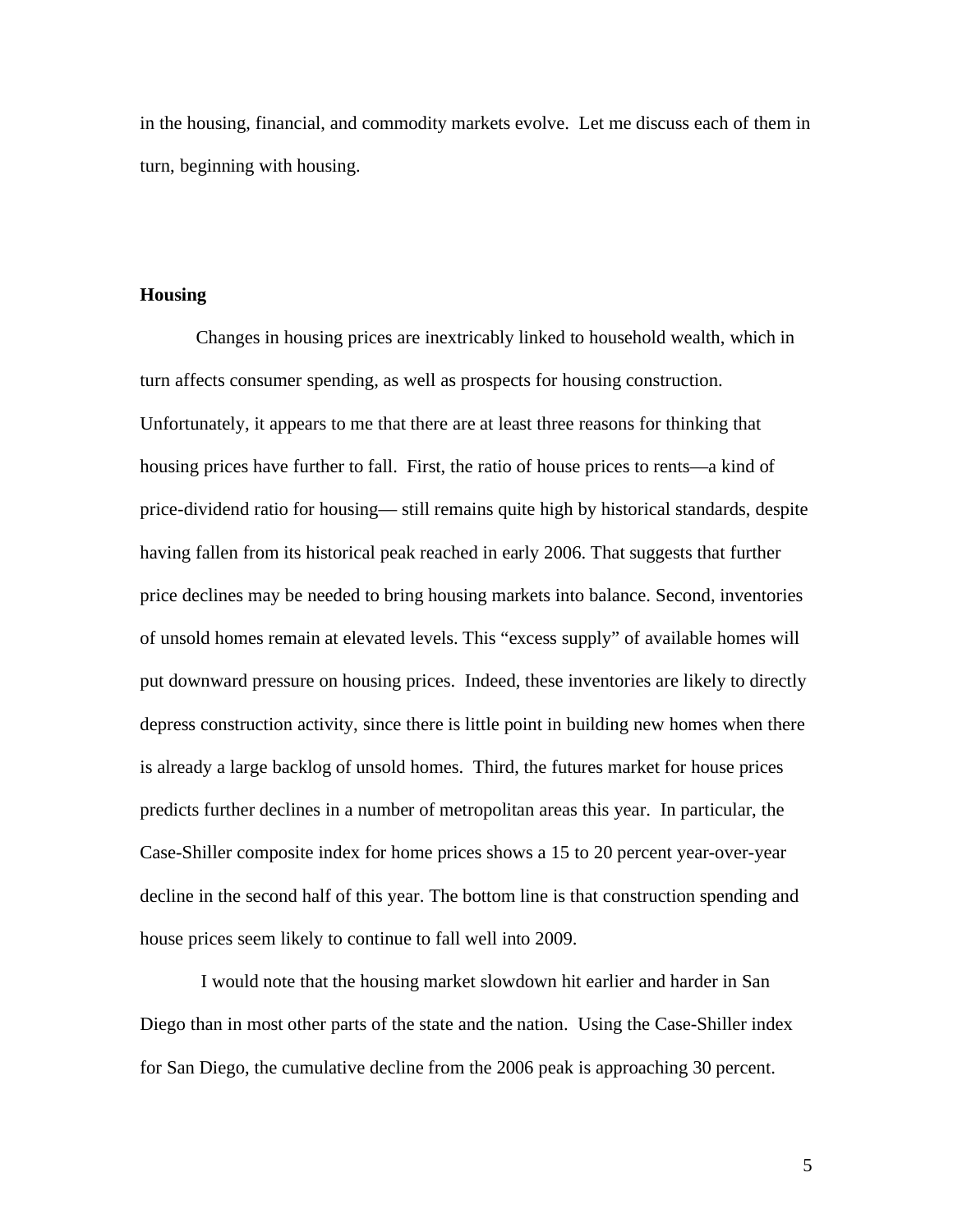San Diego illustrates that the housing problems are not simply a consequence of too much subprime lending, since the growth in subprime mortgages during the housing boom was much more limited in the San Diego area than it was in the most highly exposed parts of California, Arizona, and Nevada. Nonetheless, mortgage delinquencies and home foreclosures in San Diego have grown noticeably over the past two years as prices have dropped. As with the rest of the country, it seems likely that further unpleasant adjustments in ownership and equity will be necessary before the housing market stabilizes.

# **Financial Markets**

The ongoing fall in house prices has important implications for the financial markets, and it is one reason that we may continue to get troubling news from that part of the economy. As I mentioned, falling house prices and, in particular, their effects on the subprime market, helped trigger the financial market crisis last August. At that time, the Fed and other central banks took the first steps to pump substantial volumes of reserves into the system to respond to the surge in demand for liquidity. These and other further actions helped alleviate some of the stress in financial markets. But earlier this year, renewed stress culminated in the near failure of Bear Stearns in March. Again, the Fed took actions to avert the peril that such a failure could have posed for financial markets and the real economy. Since then, market stress has subsided to some degree, and better quality borrowers are still able to get credit. For example, investment-grade corporate bond issuance has been very strong in recent months, and Fannie Mae and Freddie Mac have been able to issue substantial quantities of mortgage-backed securities.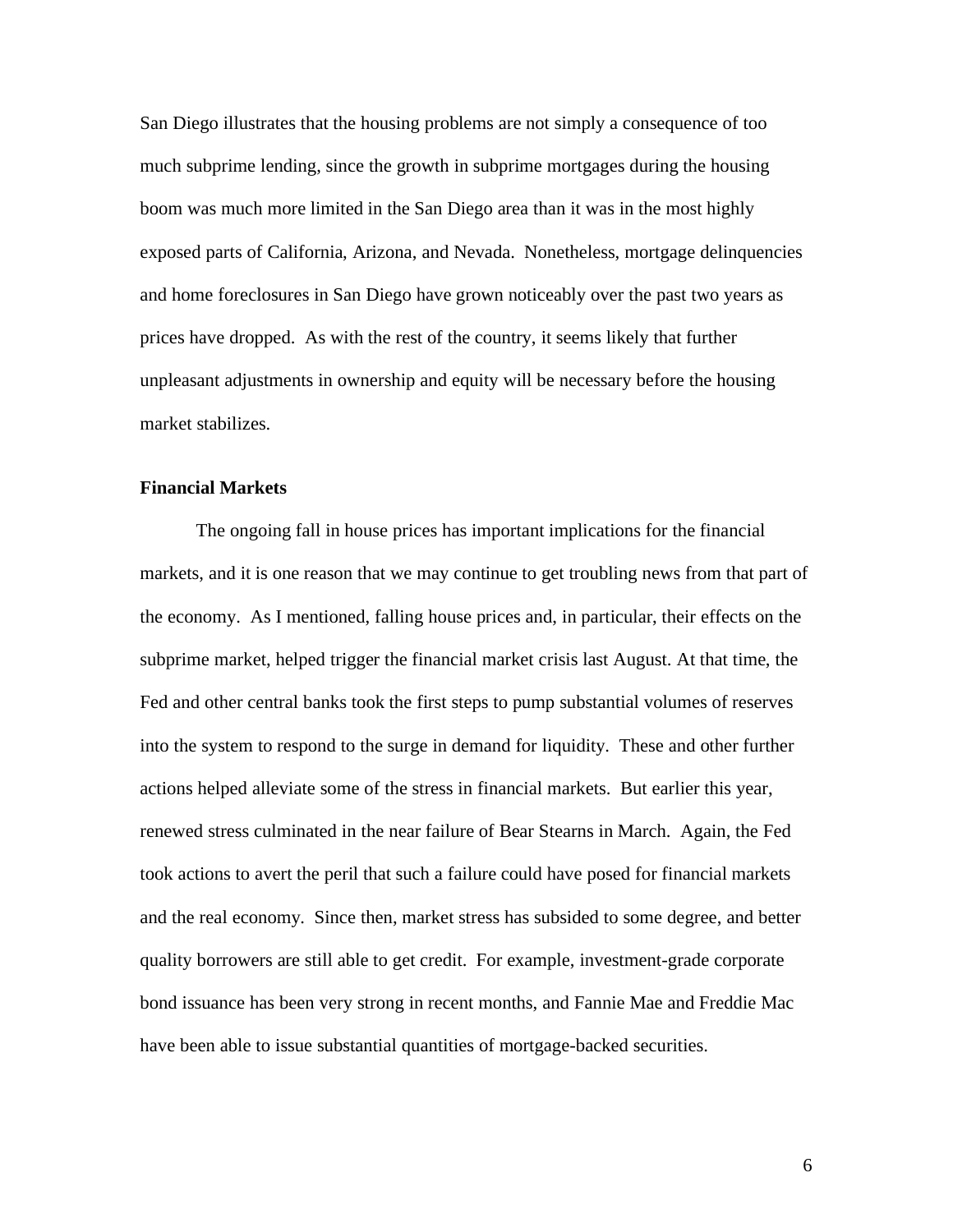But markets remain very fragile. For example, credit-default-swap spreads for many financial institutions are again on the rise, the debt ratings for several important bond insurers have been cut, and stock prices for financial institutions have plummeted.

There is further evidence that financial markets are still not operating efficiently or effectively. In particular, the market for private-label securitized mortgages of even the highest quality remains moribund. These securities were the primary source of financing for nonconforming residential mortgages, including subprime lending. Outside of the expanded FHA lending, there is little or no lending to higher-risk residential mortgage borrowers. Jumbo mortgages for prime borrowers are available, but at historically high spreads over rates on conventional mortgages, as banks have been reluctant to make these loans.

Unfortunately, progress toward sturdier and more efficient financial markets is going to take some time, and that means the flow of credit is likely to remain impeded. Let me explain by using a plumbing metaphor. For one thing, it's going to take time to clear the pipes of the problem debt. The gyrations in the prices of a number of securities suggest that there are still hitches in the price discovery process. This may not be surprising given that there is still a good deal of uncertainty about the valuation of complex, nontransparent financial instruments. There also is considerable uncertainty about the extent of the ultimate losses and the exposure of different institutions. In the case of residential mortgages, where delinquency rates are still rising, the single most important determinant of performance has been the pace of house price changes.<sup>3</sup> But no one is sure how much more house prices will fall, or how that will affect delinquency

 3 FRBSF *2007 Annual Report* (2008)

http://www.frbsf.org/publications/federalreserve/annual/2007/subprime.pdf.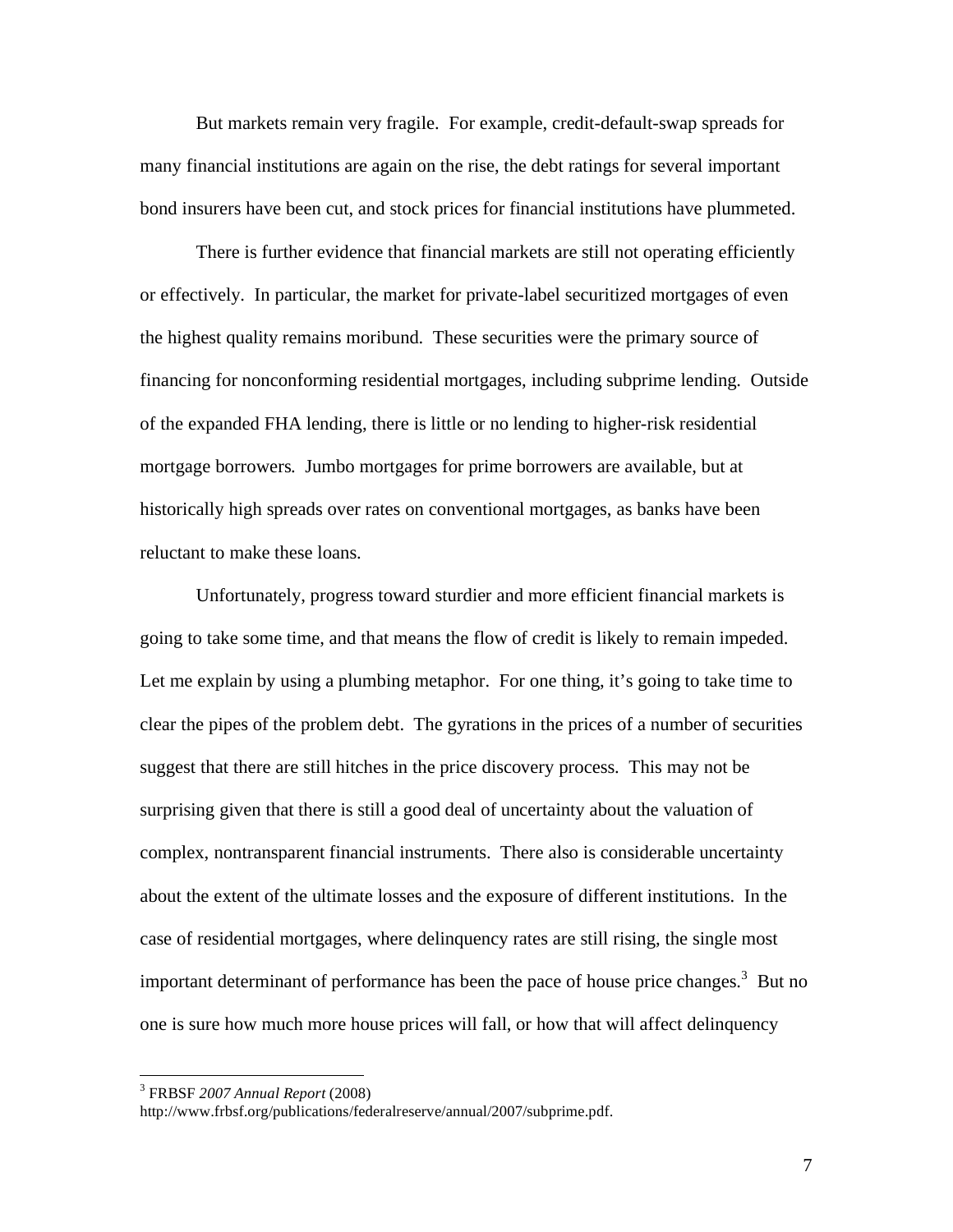rates on mortgages. The considerable uncertainty has added to the difficulty of valuing the underlying mortgages and related asset-backed securities. Credit quality problems also are emerging outside residential mortgages. At commercial banks, for example, delinquencies are now rising almost across the board. Especially notable is the rise in delinquency rates on construction loans that is affecting even institutions that had steered clear of the subprime market.

 Moreover, it is not just a matter of clearing the pipes of the problem debt. The plumbing itself needs to be redesigned and rebuilt. Indeed, to deal with some of the vulnerabilities laid bare by the turmoil over the past year requires some restructuring in parts of the financial market and the channels for allocating credit. Key areas of change include the originate-to-distribute model and securitization used to finance higher-risk mortgage debt, financial risk management, re-intermediation and deleveraging more generally, and regulation and oversight of financial markets.

 Let me take these one at a time. First, securitization was a key driver of the credit expansion. Financial institutions originated loans that they then bundled into securities and sold to other investors. With hindsight, it is clear that this originate-to-distribute model suffered severe incentive problems—the originator had insufficient incentive to ensure the quality of the loans, since someone else ultimately held them. Conflicts of interest and moral hazard problems also are nested in the many other linkages in the securitization process.<sup>4</sup> Before private-label mortgage securitization can recover, financial markets must design mechanisms to align the incentives of originators with the

 $\overline{a}$ 

<sup>&</sup>lt;sup>4</sup> See, Adam B. Ashcraft and Til Schuermann (2008), "Understanding the Securitization of Subprime Mortgage Credit." *Federal Reserve Bank of New York Staff Reports*. no. 318, March 2008. http://www.newyorkfed.org/research/staff\_reports/sr318.pdf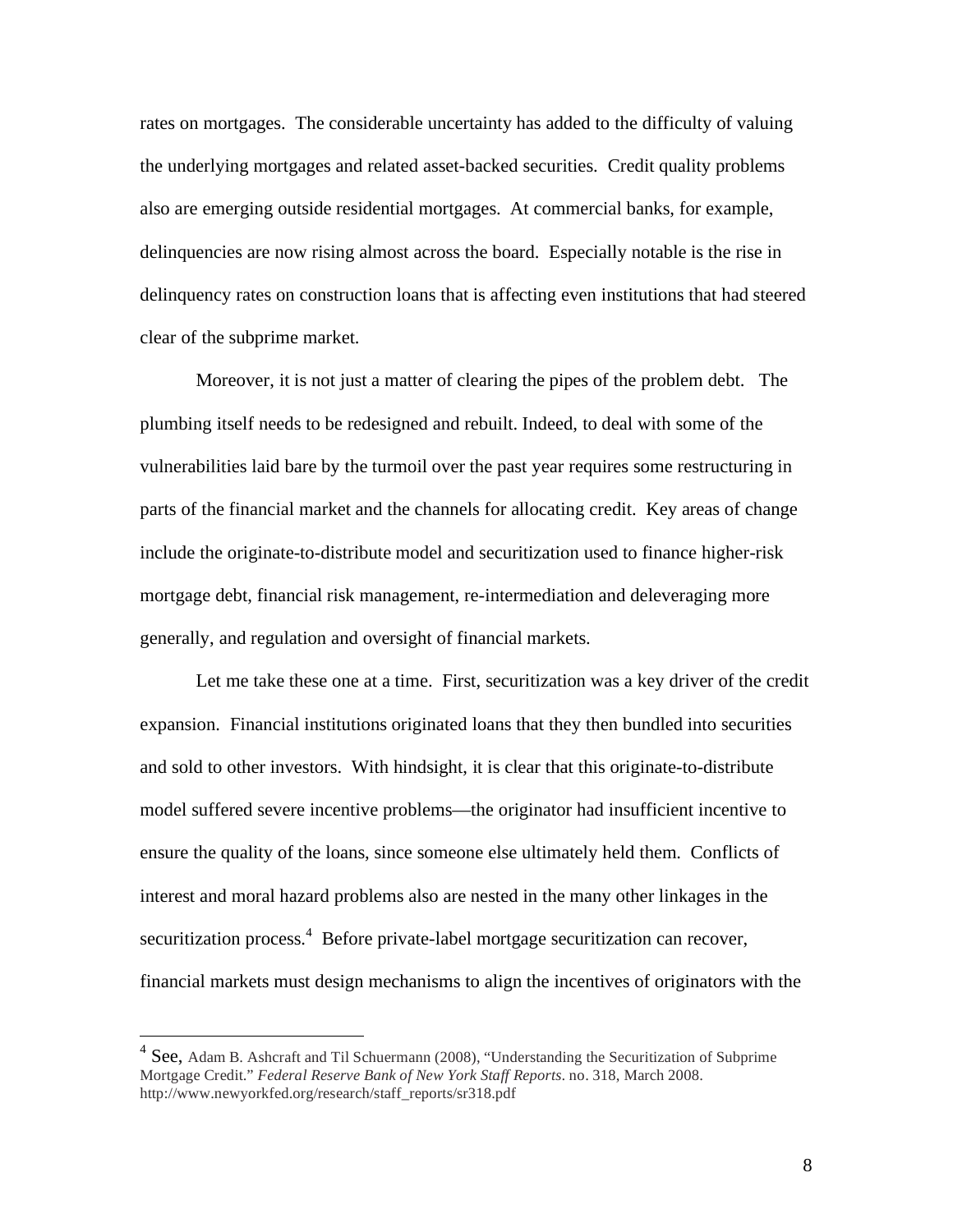interests of the ultimate investors. Second, there was a widespread failure of risk management, both in terms of liquidity and credit risk. An important shortcoming in credit risk management was an excessive reliance on what turned out to be flawed assessments of risk by rating agencies of certain asset-backed securities. Investors, even large sophisticated financial institutions, did not take adequate steps to assess risk independently. The lack of transparency in the credit process and the complexity of many of the newer financial products did not help. Third, even with changes in contracting and financial modeling, the re-intermediation process and deleveraging more generally is likely to continue. Re-intermediation involves a larger share of financing held in the portfolios of institutions such as commercial banks and less by other investors holding securitized assets. The re-intermediation is part of deleveraging—that is less reliance on debt and more on equity financing—to the extent banks tend to hold more capital than other less regulated financial institutions. We also will likely see less leverage in financing more generally. That is certainly evidenced by the greater shares of equity required in leveraged buyouts, as the pendulum is swinging back from the leveraged financing run amok that we saw even as late as the first part of 2007. While these changes can improve the functioning of credit markets, they also likely will mean that the cost of credit will be higher going forward. Finally, policymakers are likely to revise the regulatory and supervisory environment in ways that will affect the structure, functioning, and oversight of financial markets, and that, too, will not be a speedy or simple process.

During the transition, financial institutions are struggling against forces that have expanded their balance sheets even as they have sought to deleverage. Borrowers have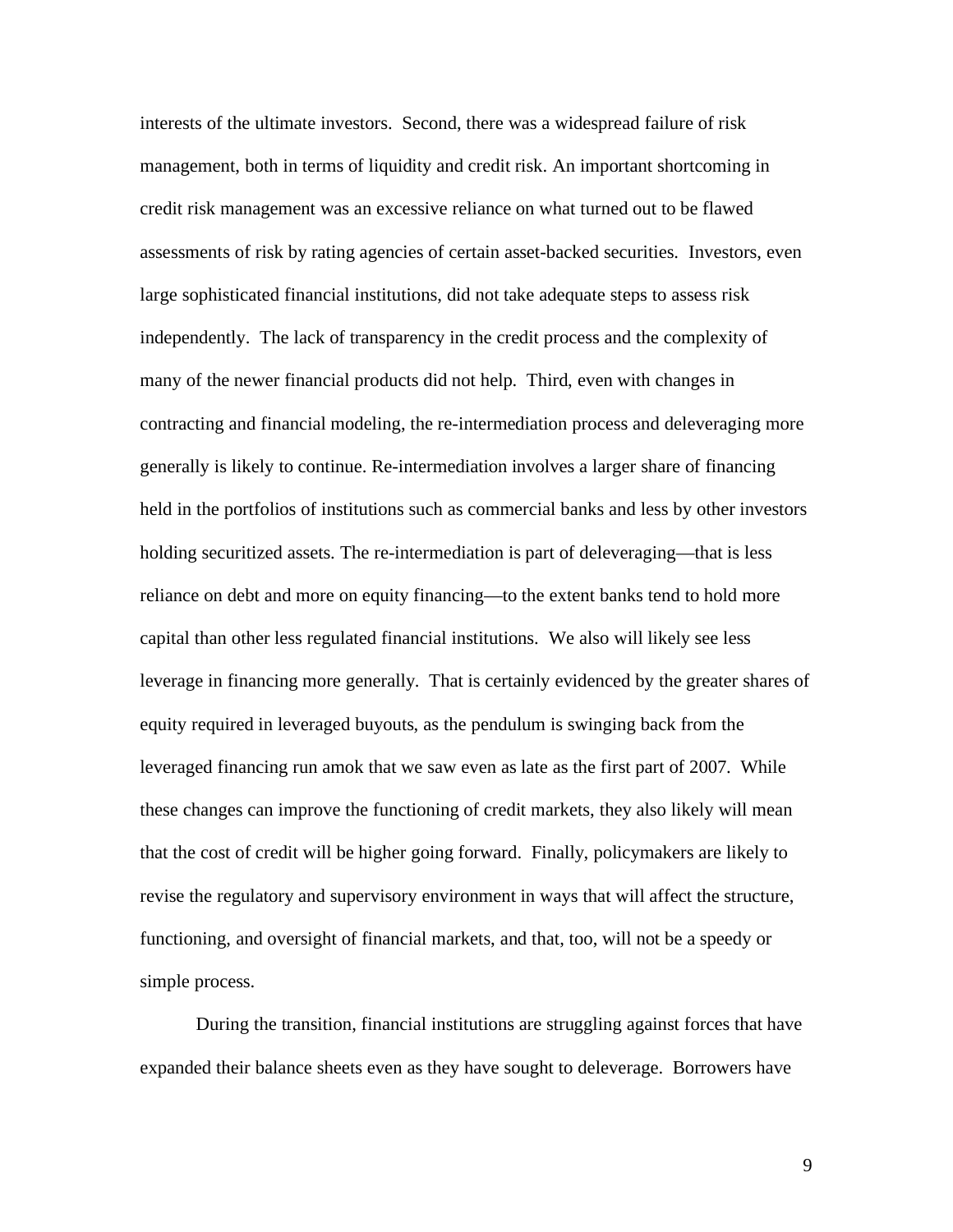tapped outstanding credit lines, institutions have booked leveraged loans that they couldn't sell, and banks have brought onto their books assets from off-balance-sheet funding conduits. The potential for further pressures on capital, along with institutions' lower tolerance for risk and concern about economic conditions, has resulted in banks tightening credit conditions for virtually all borrowers. In recent weeks, large banks have been cutting back on lending.

Going forward, the ability and willingness of commercial banks and other intermediaries to extend credit depends in part on their capacity to expand equity capital internally and externally. The encouraging news is that large commercial banks, investment banks, and mortgage specialists have, to some extent, been able to issue new equity capital and to rebuild capital positions that have come under pressure from a combination of losses and growth in assets.

The balance-sheet pressures, and broader financial market dislocations, are likely to be with us for some time. My expectation is that market functioning will improve markedly by 2009. But things could get worse before they get better. For example, home prices could fall more than markets expect, leading to larger losses for financial institutions and further impairing their ability to make new loans. The credit crunch could then lead to further declines in house prices. The resulting decline in household wealth could then further reduce spending, leading to additional knock-on effects. So an adverse feedback loop could develop, with consequences for both financial markets and economic activity.

## **Commodities**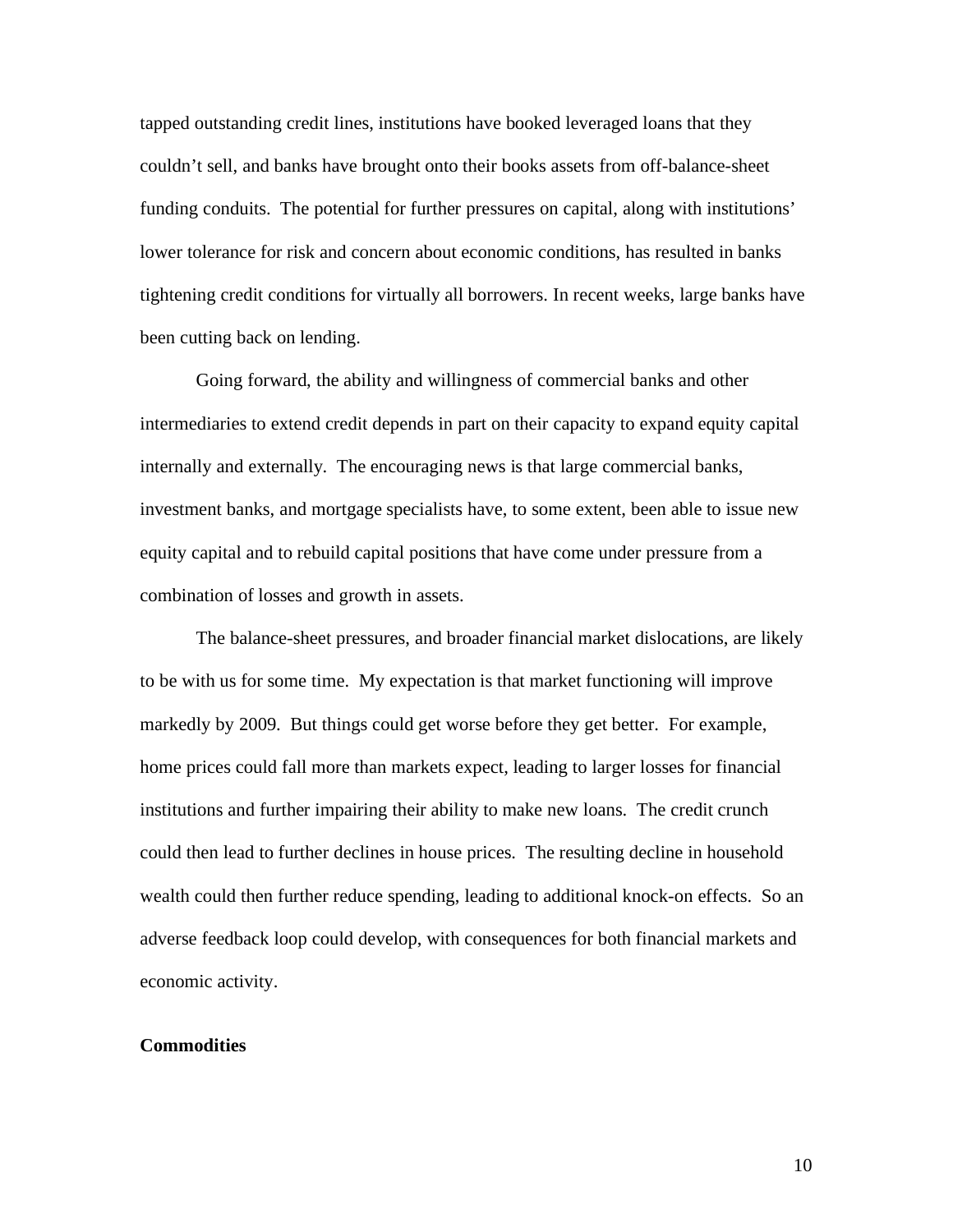As if housing and a credit crunch weren't enough, prices for food and energy have gone through the roof. The spot price of West Texas intermediate crude oil has surged over 40 percent since January and over 100 percent in the last year, rising above \$140 per barrel in late June. Prices for other commodities, such as many metals and foods, have risen sharply as well. Corn and wheat prices are up some 50 to 80 percent from a year ago.

The debates about why commodity prices have surged are heard everywhere from the nightly newscasts to the halls of Congress. While I don't have a definitive answer myself, I do think it makes sense to start by looking carefully at the supply and demand fundamentals, and, to my mind, they do appear to play a central role. On the demand side, booming economic activity in developing countries has boosted their appetite for commodities. For example, since 2000, world demand for oil has increased by roughly 11 million barrels per day, with China accounting for roughly 30 percent of this increase, and other developing countries accounting for another 60 percent. In addition, ethanol production accounts for a substantial amount of the increased demand for corn.

On the supply side, there have been constraints. Oil production has become more expensive, major discoveries are increasingly difficult to find, and spare capacity to supply more oil in the short run has been declining. As a result, energy supplies have not kept pace with growing worldwide demand. In some crop markets, bad weather has reduced supply. For example, drought conditions have hampered wheat production in Australia, while excessive rainfall is affecting corn production here in the Midwest.

Neither supply nor demand for commodities adjusts quickly, so large price changes can occur in response to new information and other shocks to the market.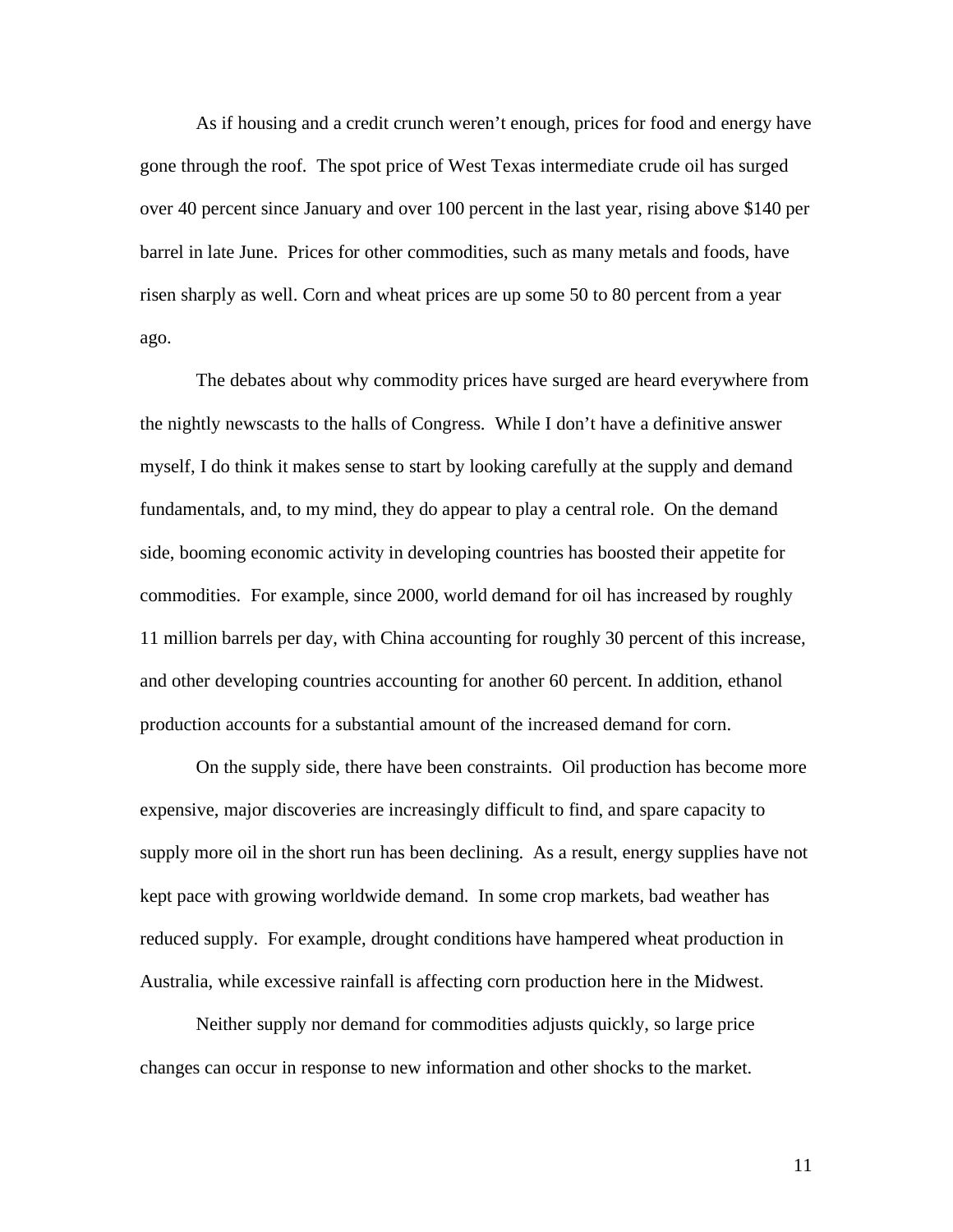Recent volatility in oil prices appears to reflect a combination of news related to intensifying geopolitical concerns, falling inventories, and further deterioration in estimates of long-term supply.

There has been much discussion about speculative trading in commodities markets and its possible influence on recent price movements. Hedge funds, institutional investors, and other traders have certainly increased their positions in commodity markets, typically by investing in commodity index funds, which consist of baskets of different commodities that trade on exchanges. But I am not yet persuaded that speculation, rather than the fundamentals of global supply and demand, has played an important role in driving up prices. For example, it should be harder to speculate and take positions on commodities that are not easy to trade on futures markets and are not included in index funds. But the prices of individual commodities that are not in index funds have risen just as fast as those that are.

In addition, if speculators were important in driving prices up, then, at the high prices now prevailing, demand by nonspeculative end users would fall short of current supply, causing inventories to rise. In fact, however, inventories appear to have been declining in most commodity markets.

There is no dearth of stories about how rising prices for oil, food, and other commodities are hitting U.S. consumers and businesses. In the case of oil, we all feel the pain when we go to the gas pump. Businesses also buy gasoline and other products made from oil, so their costs go up as well. If rising commodity prices reflect supply and demand fundamentals, then the situation is not likely to turn around any time soon, and the consequence is that everyone is going to see that their dollar just doesn't stretch as far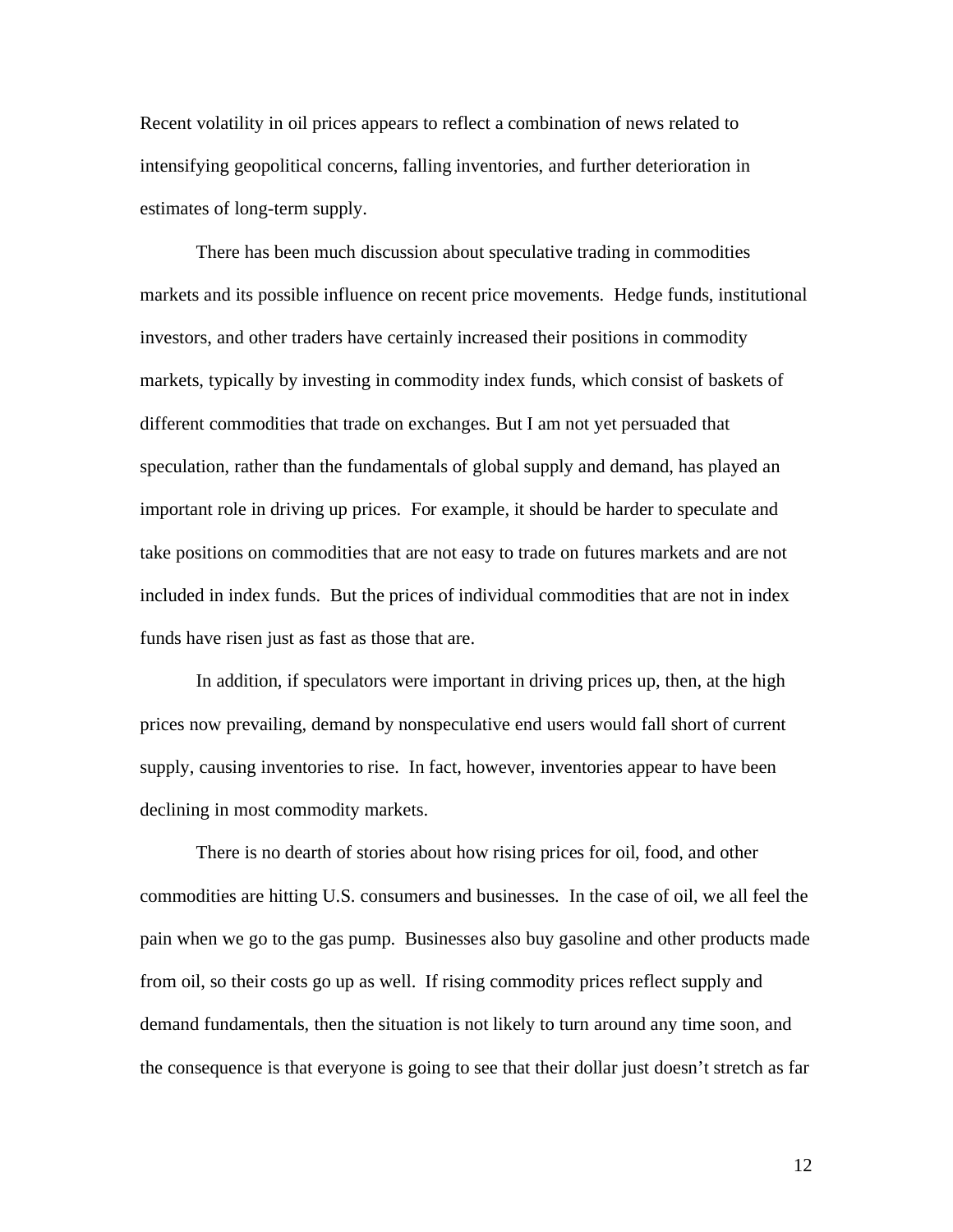anymore. In economists' terms, "real wages"—that is, dollar wages expressed in terms of the goods and services they can buy—will rise more slowly or even fall. There is little that monetary policy can do to prevent this.<sup>5</sup>

This is not a pleasant scenario, I grant you. Indeed, it raises the specter of the oil price shocks of the 1970s, when over and above the inflation and real wage cuts due to soaring energy costs, a more general inflation took hold, with wages and prices escalating throughout the economy. The story of how it happened goes roughly like this.<sup>6</sup> Workers—reasonably enough—asked for wage increases to pay the higher costs of food and energy. Their employers—mainly firms outside the energy sector--were in the same tough position as their employees: their costs were rising to the extent that they used oil as an input in production; and the prices they were receiving for their products were, at least initially, rising no faster than before. But in spite of the fact that firms outside the energy sector were not well positioned to assent to faster wage increases, they granted them anyhow, figuring—reasonably enough, it turned out—that they could pass those costs on into higher prices for their goods. Why was this reasonable enough thinking by firms? Because both they and their competitors were all in the same unpleasant straits, and they did not believe that the Fed was willing or able to keep a lid on overall prices. The result was an upward wage-price spiral that led to double-digit inflation. That inflation ended only after a major recession that sent the unemployment rate over 10 percent. So we have learned from hard experience that, as unpleasant as lower real wages

<u>.</u>

<sup>&</sup>lt;sup>5</sup> At the margins, the Federal Reserve might have some effect on the relative price of oil to the extent that changes in interest rates affect the exchange rate. But the real value of the dollar has depreciated only modestly over the past year, while oil prices have doubled. For this reason, the price of a barrel of oil has risen sharply, whether valued in terms of a depreciating currency, like the dollar, or in terms of an appreciating currency, like the euro.

 $6F$  For one contemporaneous and more complete discussion of the inflation of the 1970s, see Alan Blinder, *Economic Policy and the Great Stagflation*, Academic Press (1979).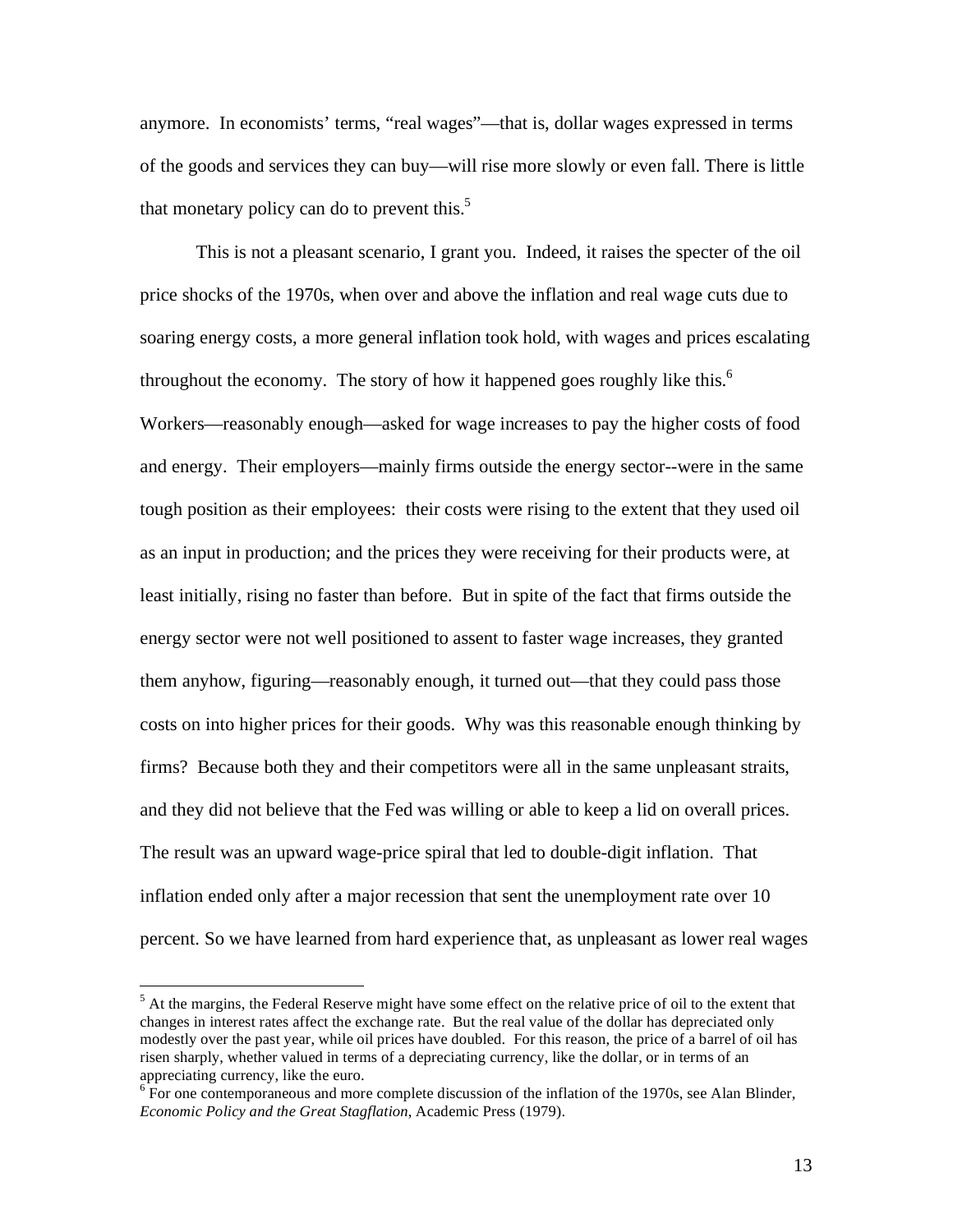are, they are an unavoidable consequence of a fundamentals-driven rise in commodity prices. But the development of a wage-price spiral, due to a loss of credibility in the Fed's determination to suppress it, may have even more devastating consequences.

#### **Outlook**

Now I'd like to pull all of these threads together to give you my outlook for the economy. Activity has been weak since late last year, and, given the three shocks I've discussed, I expect the economy to grow only modestly for the remainder of the year, but to pick up next year. The earlier policy easing by the Federal Reserve will help cushion the economy from some of the effects of the shocks, and the fiscal stimulus program is helping at present. Over time, the drag from housing will wane and credit conditions should improve.

On the inflation front, the predominant problem so far has been soaring food and energy prices. Headline inflation is likely to remain much higher than I would like over the next few quarters. My best guess, which could easily be wrong, is that, consistent with futures prices, commodity prices will level off and cease to put direct upward pressure on headline inflation. Core inflation has been better contained, but has still been running a bit higher than I would like. In the next few quarters, I wouldn't be surprised if it runs modestly higher, as businesses pass some of their higher energy and transportation costs on to customers. By early next year, however, I expect that, assuming commodity prices level off, core as well as headline inflation will moderate, as more slack in labor and product markets emerges. .

## **Policy**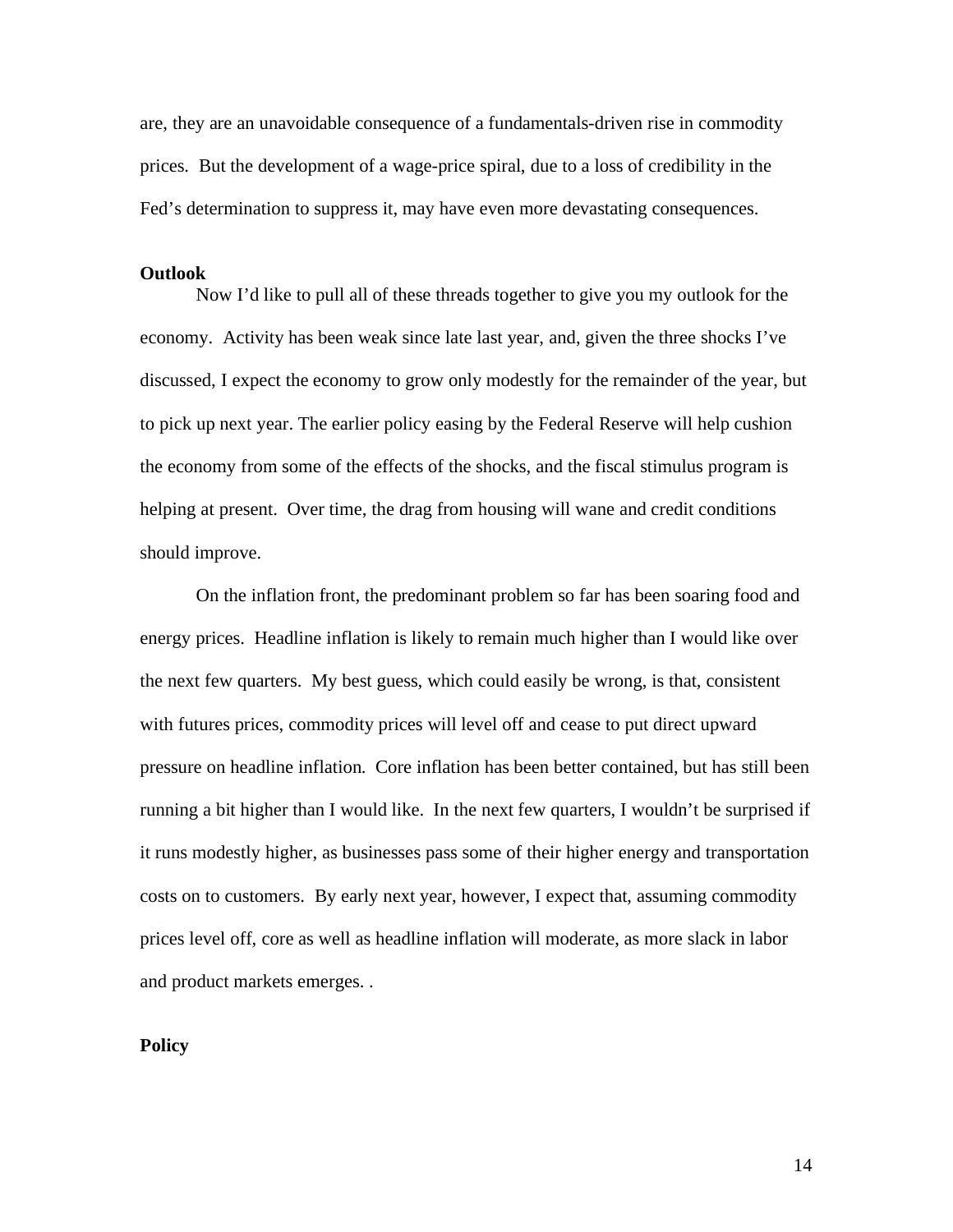Let me now turn to monetary policy. We're approaching a crossroads. The FOMC responded to the difficult economic conditions that emerged last year by easing monetary policy substantially. Between September and April, the Committee reduced the federal funds rate by  $3\frac{1}{4}$  percentage points to its current rate of 2 percent. With core consumer inflation running at about the same rate, the real funds rate is now around zero. These cuts in the target rate, along with the actions to foster greater liquidity in financial markets, have mitigated the worst effects of the squeeze on spending. I am somewhat reassured by the recent data, which suggest that my biggest fears on the downside have, so far, been avoided. Of course, the underlying housing, credit, and commodity-price issues are far from fully resolved. My discussion of those issues makes clear that a lot of uncertainty surrounds my outlook. A lot could still go wrong.

But maximum sustainable employment is only one of our mandates. The other is low and stable inflation. In the wake of rapid increases in prices for gasoline and food, consumer survey measures of longer term inflation expectations have turned up. In contrast, other surveys, such as the Survey of Professional Forecasters, show little erosion in long-term inflation expectations. In addition, the anecdotes I hear are more consistent with credibility than with an upward wage-price spiral. In particular, my contacts uniformly report that they see no signs of general wage pressures.

On balance, I still see inflation expectations as reasonably well anchored and I anticipate that consumer survey measures will come down once oil and food prices stop rising. But the risks to inflation are likely not symmetric and they have definitely increased. We cannot and will not allow a wage-price spiral to develop.